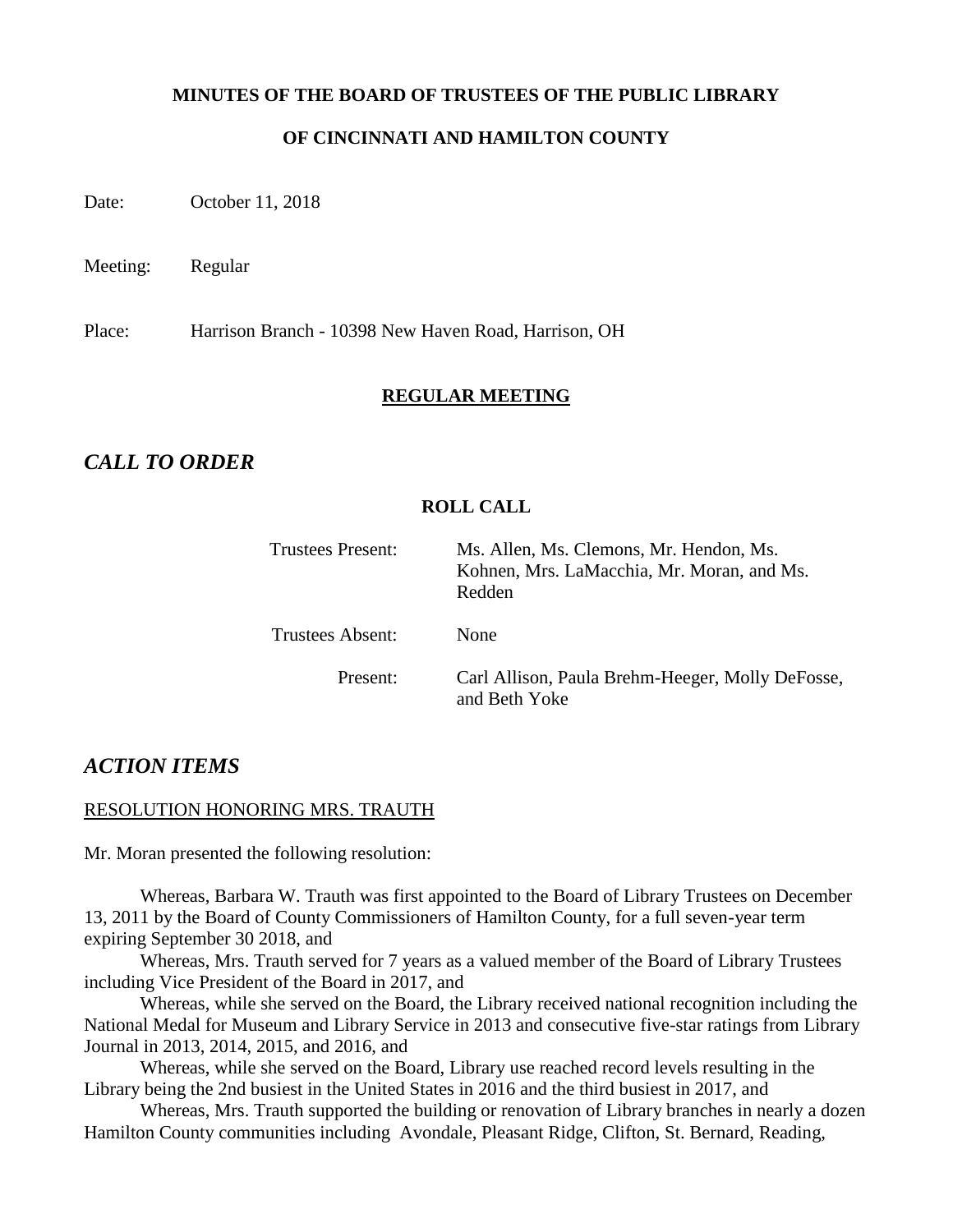Loveland, and Greenhills, creating accessible spaces and upholding the Library's mission of connecting people with the world of ideas and information, and

Whereas, throughout her tenure on the Board, Mrs. Trauth expressed her support and commitment to the Library's vision to excel in customer service, to be the first choice for information, to anticipate and meet the changing needs of the community, assure equitable access to the Library's resources and services, and be a dynamic force in the community,

NOW THEREFORE, BE IT RESOLVED in recognition of her years of devoted service, the Members of the Board of Trustees thank and commend Barbara W. Trauth for her dedicated service to the Public Library of Cincinnati and Hamilton County.

BE IT FURTHER RESOLVED that a copy of this Resolution be spread upon the Minutes of the Board of Trustees of the Public Library of Cincinnati and Hamilton County.

Mrs. LaMacchia moved that the Board adopt the resolution as it is written.

Ms. Kohnen seconded.

Voting for the motion: Ms. Allen, Ms. Clemons, Mr. Hendon, Ms. Kohnen, Mrs. LaMacchia, Mr. Moran, and Ms. Redden … 7 ayes. The motion carried. **(28-2018)**.

## RESOLUTION ACCEPTING TAX LEVY AMOUNT AND RATE

Ms. Kohnen presented the following resolution:

Hamilton County Auditor Dusty Rhodes has forwarded to all County Fiscal Officers the following resolution for acceptance of 2019 tax levy rates and amounts. The resolution is to be approved by a roll call vote and returned to the Auditor before October 22.

## **Resolution Accepting the Amounts and Rates as Determined by the Budget Commission & Authorizing the Necessary Tax Levies and Certifying Them to the County Auditor**

Board of Trustees Rev. Code, Secs. 5705.34

Whereas, This Board of Trustees of the Public Library of Cincinnati and Hamilton County in accordance with the provisions of law has previously adopted a Tax Budget for the next succeeding fiscal year commencing January  $1<sup>st</sup>$ , 2019; and

Whereas, The Budget Commission of Hamilton County, Ohio, has certified its action thereon to this Board together with an estimate by the County Auditor of the rate of each tax necessary to be levied by this Board and what part thereof is without, and what part within the ten mill limitation;

NOW THEREFORE, BE IT RESOLVED, By the Board of Trustees of the Public Library of Cincinnati and Hamilton County, Hamilton County, Ohio, that the amounts and rates, as determined by the Budget Commission in its certification, be and the same are hereby accepted; and

BE IT FURTHER RESOLVED, That there be and is hereby levied on the tax duplicate of said Joint District the rate of each tax necessary to be levied within and without the ten mill limitation as follows: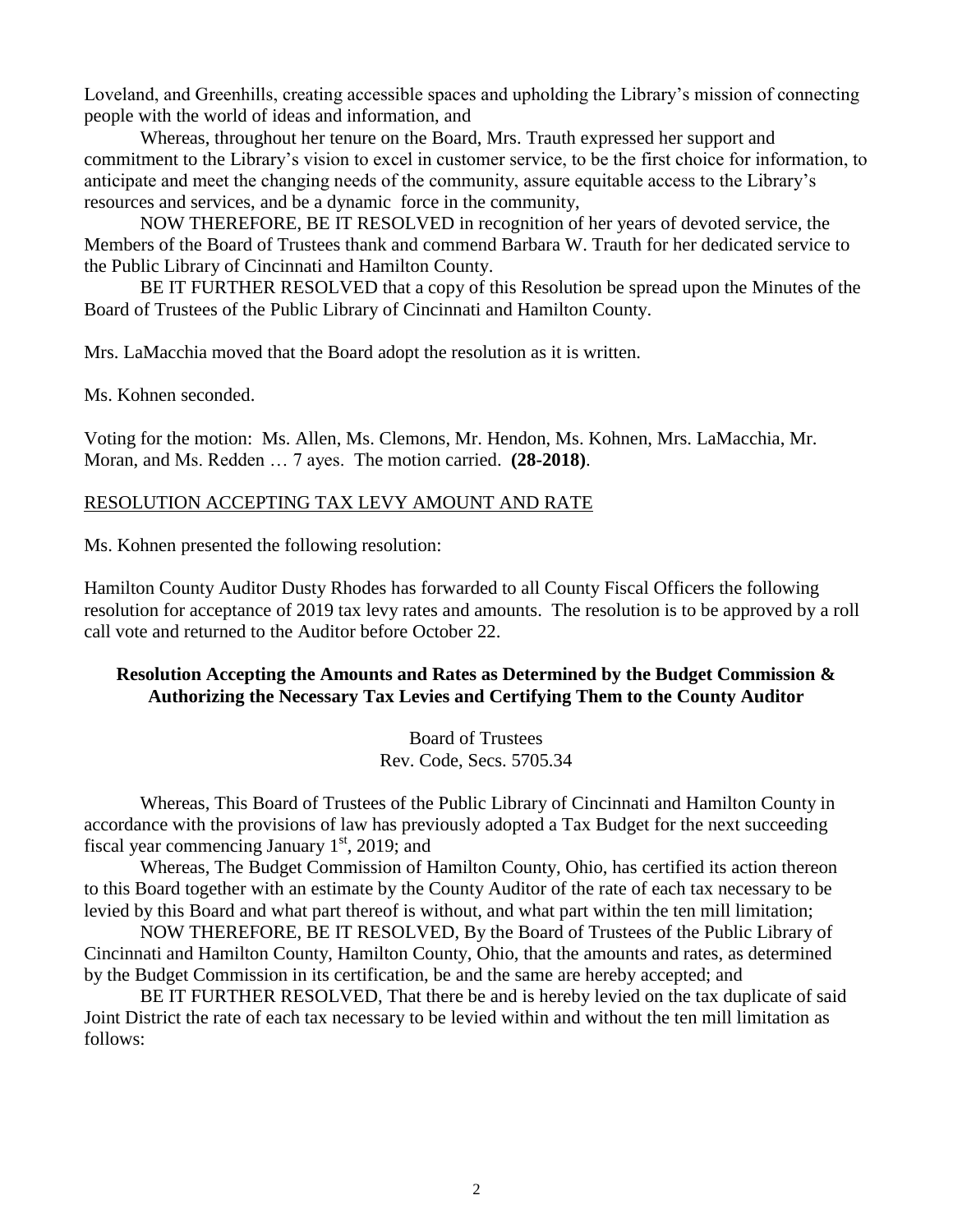

and

BE IT FURTHER RESOLVED, That the Clerk of this Board be, and is hereby directed to certify a copy of the Resolution to the County Auditor of Hamilton County.

Ms. Kohnen moved that the Board adopt the resolution as it is written.

Mrs. LaMacchia seconded.

Voting for the motion: Ms. Allen, Ms. Clemons, Mr. Hendon, Ms. Kohnen, Mrs. LaMacchia, Mr. Moran, and Ms. Redden … 7 ayes. The motion carried. **(29-2018)**.

Ms. Kohnen moved the following: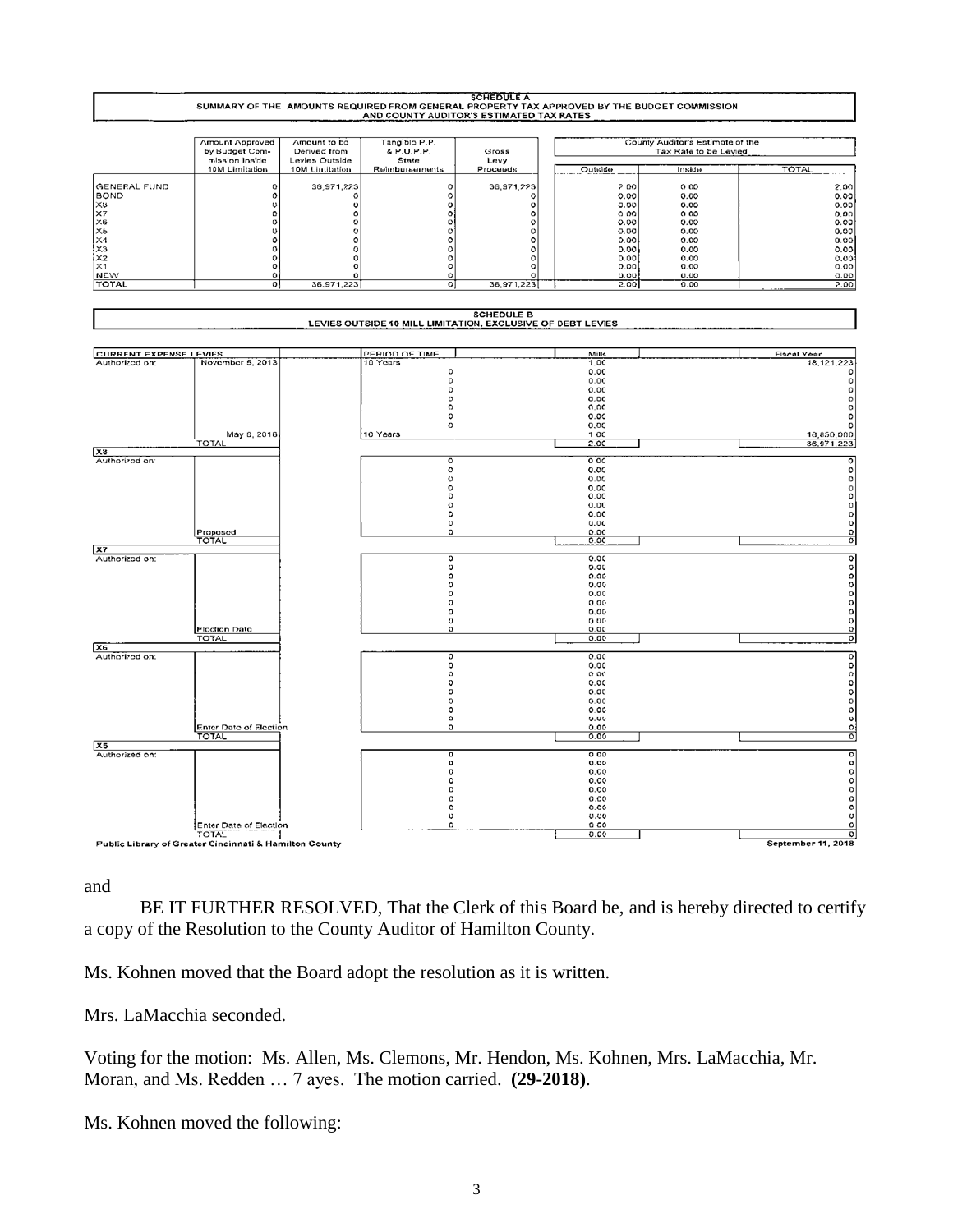• Release the Fiscal Officer of personal liability related to the following theft. On September 6, 2018, there was a theft of a laptop from the Main Library, valued at \$709.80. A police report has been filed.

Mr. Hendon seconded.

Voting for the motion: Ms. Allen, Ms. Clemons, Mr. Hendon, Ms. Kohnen, Mrs. LaMacchia, Mr. Moran, and Ms. Redden … 7 ayes. The motion carried. **(30-2018)**.

Mrs. LaMacchia moved the following:

- Approve the recommendation that the premium cost share remain the same for the medical benefit plan; employee 16% and employer 84%, and the dental plan; employee 35% and employer 65%. In addition, we recommend the Library continue to contribute 25% (pro-rated as necessary) towards the deductible into the employee's Health Savings Account for staff participating in the HSA plan.
- Confirm that there will be no increase in benefit premiums for 2019 for all plans (medical, dental, vision, etc.). The actual contribution rates will be communicated to the staff Monday, October 15. The benefits open enrollment period begins October 29, 2018.

Mr. Hendon seconded.

Voting for the motion: Ms. Allen, Ms. Clemons, Mr. Hendon, Ms. Kohnen, Mrs. LaMacchia, Mr. Moran, and Ms. Redden … 7 ayes. The motion carried. **(31-2018)**.

# *INFORMATIONAL ITEMS*

## **EVA JANE ROMAINE COOMBE DIRECTOR'S REPORT**

Ms. Brehm-Heeger reported that:

- The Hamilton County Board of Commissioners has appointed retired Hamilton County Common Pleas Court Judge Nadine Allen to the Board of Trustees of the Public Library of Cincinnati and Hamilton County for a full seven-year term until September 30, 2025.
- On September 26, Group 4 led a meeting for Main Library staff, a public open house, and a public forum. At total of five hundred thirty-six community participants (five hundred eighteen at the open house, eighteen at the forum) were engaged at the Main Library event, and there were just over a hundred attendees at the staff meeting. The goal was to obtain early feedback to inform how best we might re-envision space at the Main Library to better serve customers. At the staff meeting, staff members generated ideas for using the atrium space, with the goal of implementing viable concepts over the next few months to determine the best long-term utilization options for the atrium. On September 27, Group 4 led a meeting for Price Hill staff, a public open house, and a public forum at the Cincinnati Recreation Commission Price Hill site to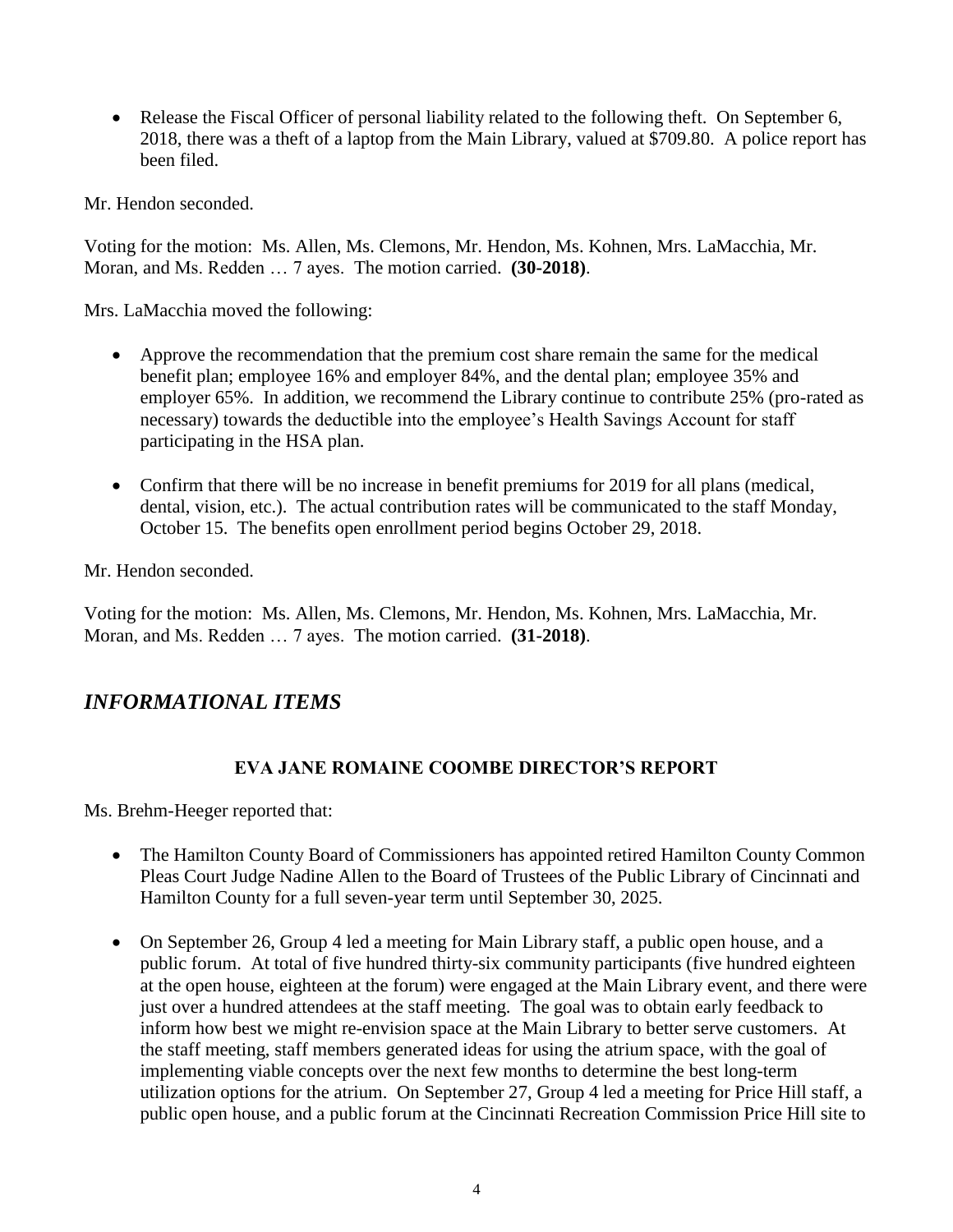gather community input about improvements to be made for the Price Hill Branch. There were fifty-one participants (thirty at the open house, twenty-one at the meeting).

- As reported at the August meeting, members of the Hamilton County Delegation of the General Assembly visited library locations in their districts to observe a summer program. The Library extended another invitation for State Legislators to join us for a Storytime program visit this fall. On October 4, Ohio House District 29 Representative Louis Blessing, III visited the Groesbeck Branch to observe the Movers and Shakers Storytime and on October 8, Ohio  $7<sup>th</sup>$  District Senator Steve Wilson attended a Storytime at Symmes Township. Ohio House District 28 Representative Jonathan Dever is scheduled to attend a Storytime at the Blue Ash Branch on October 12.
- HB 736, which impacts certain political subdivisions with appointed boards and their ability to place tax issues on the ballot, has formally been introduced to the Ohio General Assembly. The Ohio Library Council will continue to monitor this legislation and keep us informed.
- On September  $20 21$ , Ms. Brehm-Heeger was one of a select group of Library leaders invited to attend the Urban Library Council's Partners for Middle School STEM initiative funded by the Institute for Museum and Library Services. Discussions explored how libraries and partner audiences approach STEM programs, library roles in providing STEM learning opportunities, strategies for building multi-sector community partnerships led by libraries, and the evaluation of outcomes for youth. Discussion insights will inform the selection of pilot communities for focused library STEM programs and services with the potential for selected libraries to receive IMLS funding.
- As reported to the Board previously, most recently in May, we are increasing several forty-four open hours per week locations to forty-eight open hours per week. Changes to staffing levels at Avondale, Price Hill, and Walnut Hills, which include adding full-time teen librarian positions and a small number of FTEs made possible by shifting resources, will allow these forty-four hour locations to increase to forty-eight hours. This change was implemented at these three locations by October 7.
- Interim Regional Manager and Delhi Branch Manager Kathy Bach has been selected as the Local Arrangements Chair for the 2019 Ohio Library Council Convention and Expo. The Convention and Expo will be held at the Duke Energy Center next fall.
- The Association for Library Service to Children institute was held in Cincinnati this year and our Library hosted a reception for attendees after hours at Main Library on Friday, September 28. More than two hundred fifty people attended. Staff received many positive comments, including praise about our MakerSpace, Goldsmith Collection, Cincinnati Panorama, and Audubon's *Birds of America*.
- A donation has supported the purchase of five sets of thirty-one Sprout Backpacks. These backpacks give parents and caregivers easy-to-follow activities and in-home suggestions to make learning fun and easy. Each clear plastic backpack is themed and includes several picture books, educational games or toys, and an activity guide. They will be available beginning November 5 at Avondale, Forest Park, Groesbeck, Walnut Hills, and at the Main Children's Library. Thank you to Kimber L. Fender for making this resource available to our community.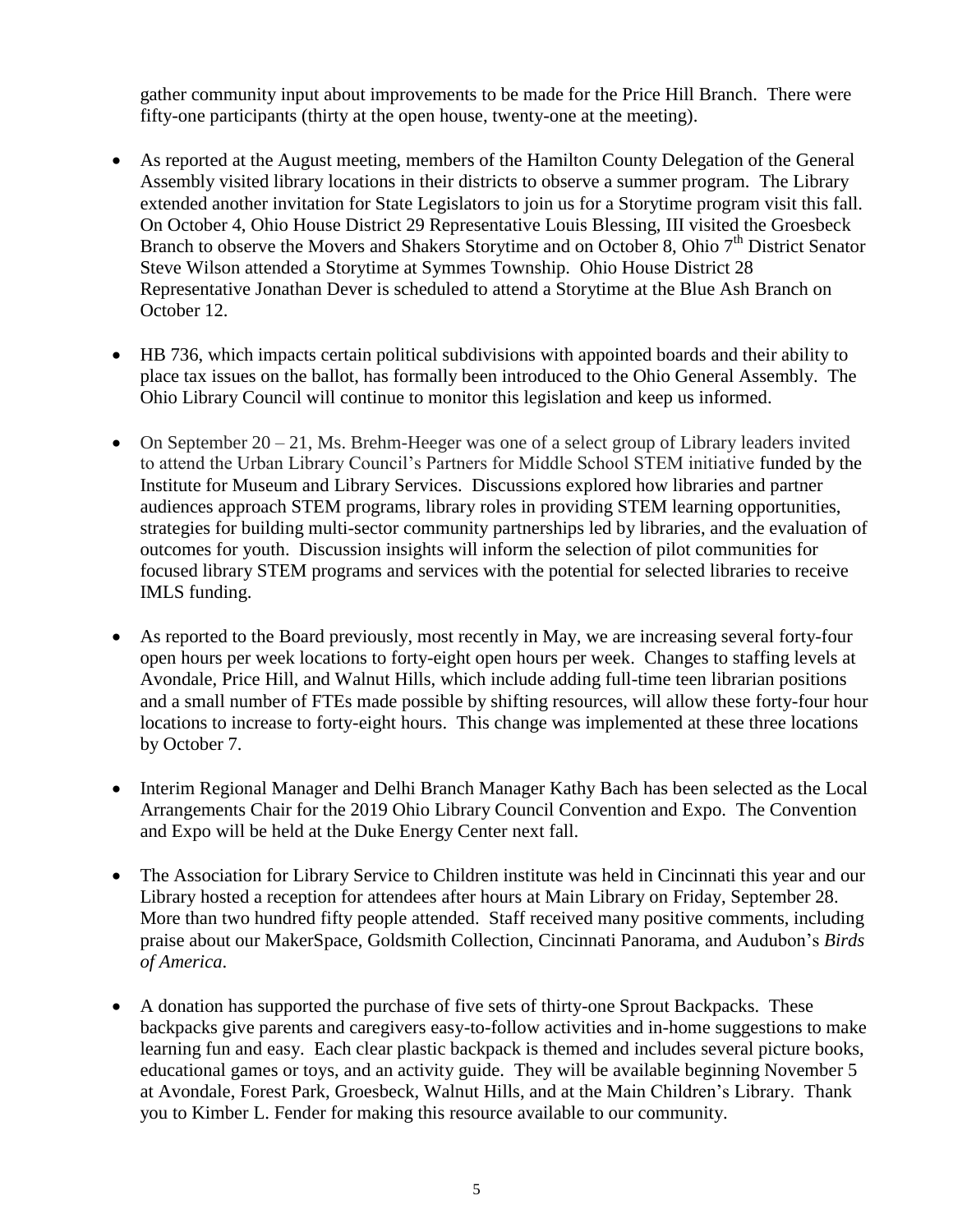## **FACILITIES AND FINANCE AND AUDIT COMMITTEE REPORT**

Ms. Kohnen reported that:

- As discussed at the September 11, 2018 Special meeting, the Library will be issuing a Request for Proposal for the completion of a Facility Master Plan. The plan will include:
	- o System-wide service model analysis using community engagement tools, library user information, and demographic data
	- o Community needs assessment
	- o Facility assessment
	- o Community, staff, and stakeholder engagement process
	- o Recommendations based on outcomes from engagement process, service model, and community needs analysis in collaboration with PLCH and Board of Trustees
	- o Develop baseline schedule for implementation planning purposes
	- o Facility Master Plan document which compiles the above deliverables into a cohesive and comprehensive plan

Overall, the plan will provide the tool for the Board to establish the order of priority of the facilities needs and improvements over the next several years as discussed at the May 2018 meeting.

- For 2019, the Library will continue working on the projects underway which include the North Building roof, Branch Accessibility for Price Hill, Madisonville, and Walnut Hills, and the Energy Retrofit which includes the boilers, air handlers, and electrical in the South Building.
- The Library has contracted with FTC&H to complete a preliminary design comparing the option to renovate the current Price Hill facility with a 6000 sq. ft. addition and the construction of a new 12,000 square foot building. FTC&H will also determine the maximum square footage along with parking that the lot will accommodate. Library service for the Price Hill community utilizing the temporary location at the Price Hill Recreation Center at 959 Hawthorne Ave. is planned to continue through June 1, 2019 based on a proposed agreement with the Cincinnati Recreation Commission. The agreement is in the review process and provides for a monthly rental fee of \$2,250. The temporary Branch is offering limited Library service including circulation, activities, and computer access. In September, a laptop kiosk dispenser was added to the lobby area of the Center which significantly increased computer accessibility for customers.
- The Walnut Hills Branch was closed temporarily on August 24, 2018 as a result of the discovery of mold in one section of the basement level of the branch. The first floor of the branch, where all but the meeting room and public restrooms are located, tested within the normal range. The remediated work has been completed. The Walnut Hills branch reopened September 24, 2018. We continue to experience water leaking into the basement. We have closed off one of the restrooms where water was leaking and are operating with one restroom. The property is being evaluated by an engineer to determine options for eliminating the water issues outside of the scope of the accessibility project.
- The Main Library South Building experienced some flooding during the storms that passed through the evening of September 5, 2018. The flooding affected the Nolan Room and Rooms 3A & 3B on the third floor, and C-Stack and D-Stack of the South Building. The damaged materials have been dried in Materials Retrieval. The flooring in the Nolan Room and the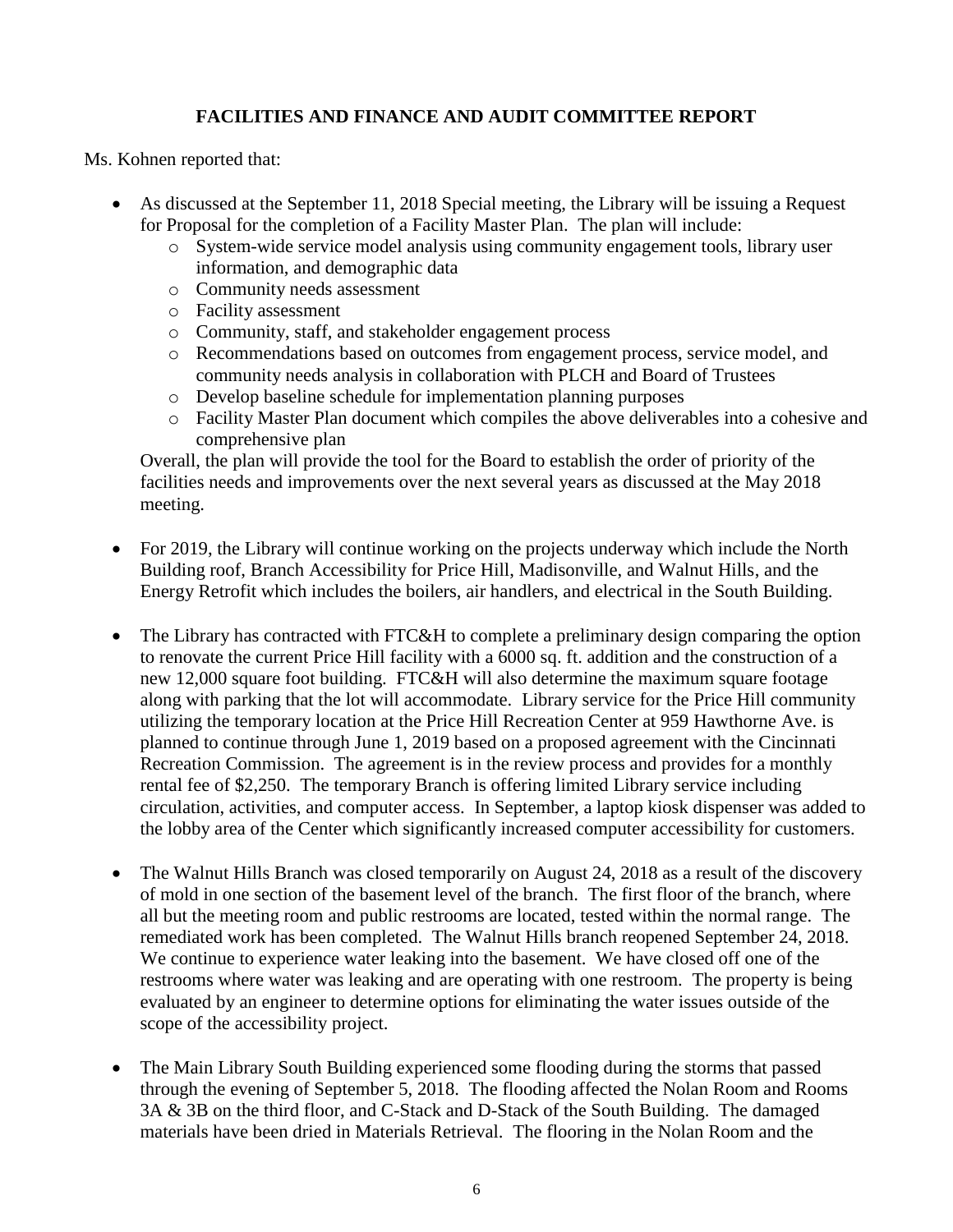Rooms 3A & 3B will need to be replaced. Facilities staff worked with a contractor to install an overflow pipe draining into the Reading Garden to prevent the situation from reoccurring. It is suspected that deteriorating pipes resulted in a clog leading to the water backing up. Facilities staff is continuing to work on the issue.

- The Board approved the public bidding of the Main Library North Building roof project at the August meeting. Subsequent to publishing the advertisement and the initial spec book, the architect discovered that the current building code required a more complex roof than originally thought. The estimate for this roof is substantially more expensive than what was included in the original bid ad. After consulting with the Prosecutor's Office, we cancelled the current request for bids and will postpone the project until early 2019.
- The Library is currently working with Motz Engineering to determine the scope of the Energy Retrofit 3 project. Motz has completed an analysis of the current safety, heating, HVAC, electrical, and plumbing systems in all three buildings at Main. The committee directed staff to move forward with the most urgent work that needs to be done. The current estimate for the base construction and design fees for this work is approximately \$6,043,250. The intent is to bid this work in three bid ads – the electrical work and the boiler and air handling equipment will be separate bids to be presented in December and the installation of the boiler and air handling equipment bid ad will be presented in February.
- The Library has initiated a non-binding letter of intent to purchase property at 2039 Weyer Ave in Norwood. The property is a parking lot adjacent to the Norwood Branch parking lot. The acquisition of this property will facilitate the Library's plan to make the branch fully accessible. Any decision to purchase property will be approved by the Board.
- The Ohio Checkbook is an initiative of the State Treasurer's Office. According to their website, the tool "empowers the taxpayers to follow their money and hold public officials accountable." Currently, there are a few libraries on the website and almost all of them are smaller libraries. There is an investment of staff time to create and maintain the necessary reports to populate the database. The committee has directed staff to continue to review the Ohio Checkbook process as well as viable options for transparency and report back in 2019.

## **FISCAL OFFICER'S REPORT**

Ms. DeFosse reported that:

- In February 2018, we reported the Library had been named as a defendant in a complaint filed by an individual who alleges an injury from the parking gate in the north lot in April 2016. Montgomery, Rennie, and Jonson is representing Great American Insurance Company in this matter. The matter was recently settled and the Library has not acknowledged any responsibility in the incident.
- In August 2018, we reported the Library had been named as a defendant in a complaint filed by an individual who alleges an injury from a slip and fall at the Forest Park Branch, July 2016. Montgomery, Rennie, and Jonson is representing Great American Insurance Company in this matter. The complaint was recently voluntarily dismissed by the plaintiff subsequent to the attorney's filing the motion to dismiss.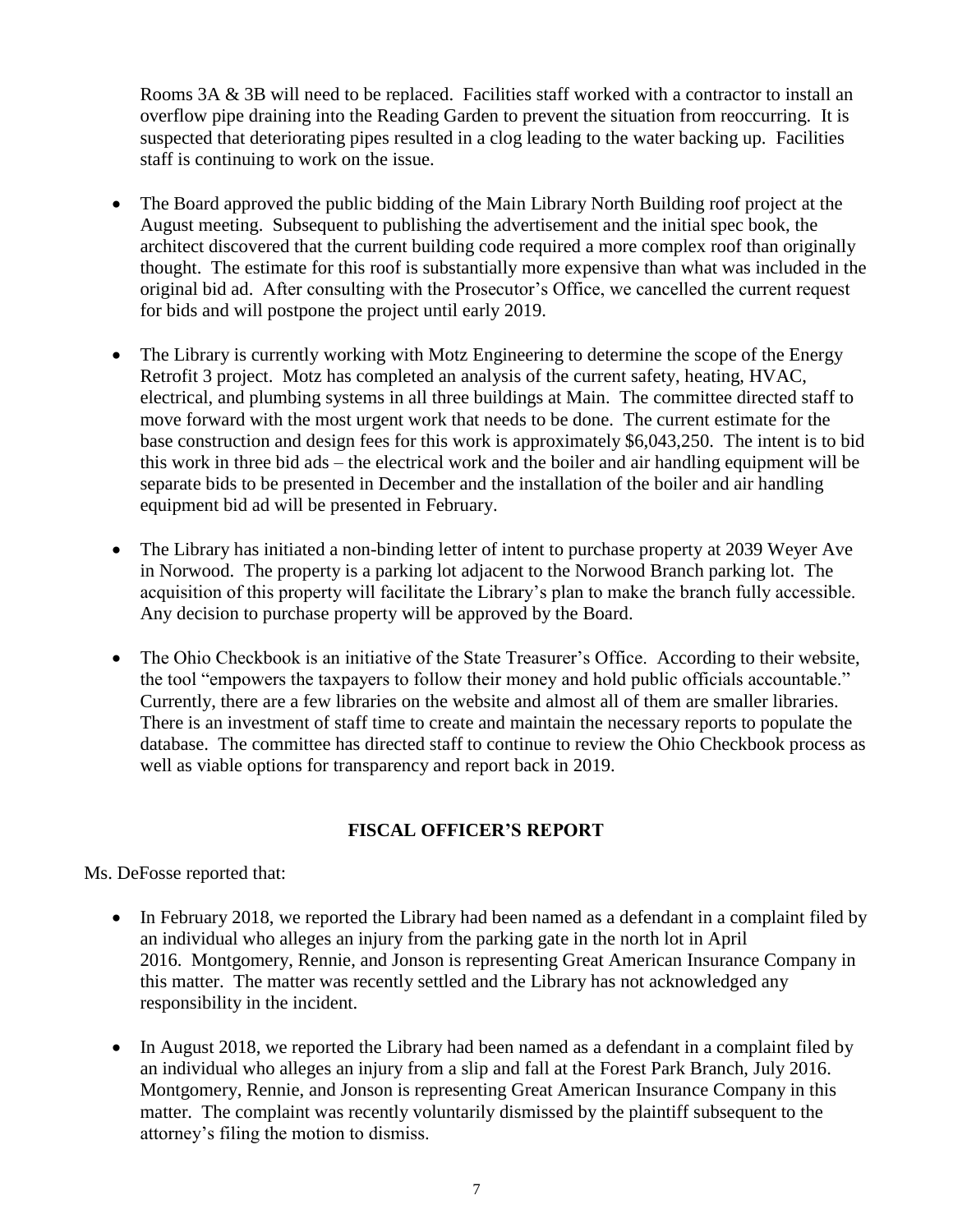## **HUMAN RESOURCES COMMITTEE REPORT**

Mrs. LaMacchia reported that:

- On Sunday, November 4, the Library will host the sixth annual staff and retiree recognition program. We will recognize staff members who have achieved a milestone for years of service and retirees who have dedicated their time and energy to making our library successful. The recipient of the Impact Award and Bunny Dehner Prize and the Rookie of the Year award winner will also be announced. The event will be held in the Atrium from 5:30 p.m.  $-7$  p.m. The Board, staff, retirees, family, and friends are invited to this event.
- This year, we will also be holding our volunteer appreciation event on Sunday, November 4. This event will take place in the Main Library Tower Room from 2 p.m. – 3:30 p.m. with a brief program commencing at 2:30 p.m. Dessert and beverages will be provided.
- The United in Sharing campaign started on September 24 and ends on October 21, 2018. As part of staff engagement and to launch the United in Sharing campaign, we invited donations of school supplies for school-aged children. We collected over 3,600 items from glue sticks to tissues. Over two hundred twenty bags were stocked with school supply items at the September 20 Managers' Meeting and will be donated to Cincinnati Public Schools (CPS), who will distribute the backpacks to school children who participate in various CPS sports camps held throughout the school year.

# **LIBRARY EXPERIENCE COMMITTEE REPORT**

Ms. Redden introduced Michelle Elliot, Harrison Branch Manager.

 Michelle Elliot shared information about the Memory Café, which started in June at the Harrison Branch, a monthly event that provides a welcoming space for individuals with Alzheimer's or dementia and their care partners to have a shared enjoyable experience. The Cafés are presented in partnership with the Alzheimer's Association. Each month participants enjoy conversation and refreshments before beginning the featured activity or presentation. The Memory Café is being expanded to the Blue Ash and Greenhills branches later this year, and staff will receive dementia inclusive training from the Alzheimer's Association and Episcopal Retirement Services.

Ms. Redden reported that:

 Alia Jones, Madisonville Branch, has been chosen to participate on the Caldecott Award Selection Committee (2020 Award). The Association for Library Service to Children, a division of the American Library Association, gives out the Caldecott Medal annually to the artist of the most distinguished American picture book for children. The Caldecott Selection Committee is a diverse group from around the country chosen due to their deep knowledge and appreciation for children's literature. Being selected to serve on this committee is a very rare and significant opportunity for both Alia and our Library.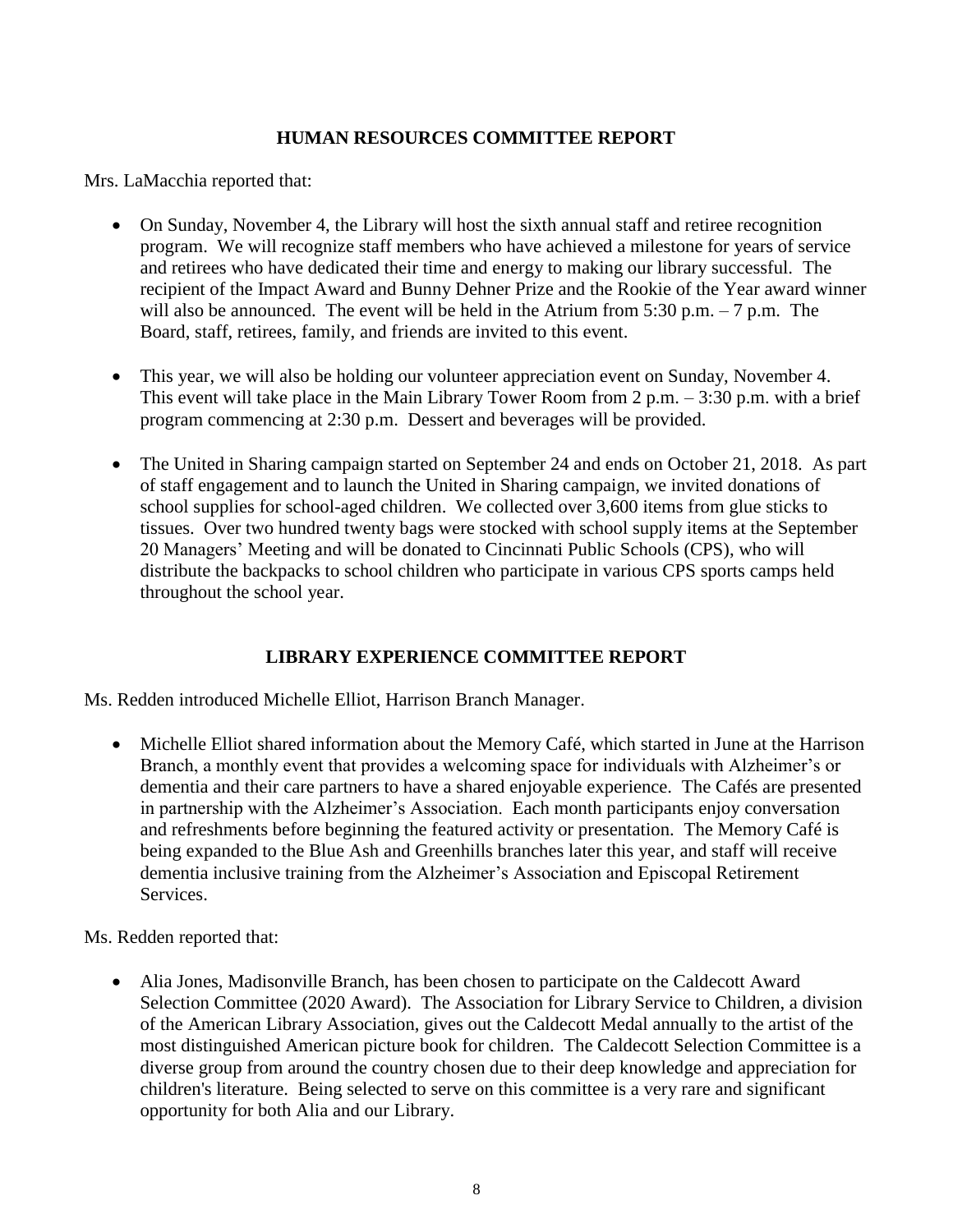- Our Library, which was chosen as one of seventy-five libraries among five hundred thirteen applicants to participate in the NASA@ My Library initiative, signed a grant agreement for Phase II of the nationwide project. We will receive funding, a telescope, and programming materials to support NASA and space themed events at the Library.
- Step Up To Quality (SUTQ), a five-star quality rating system administered by the Ohio Department of Education and the Ohio Department of Job and Family Services, recognizes and promotes learning and development programs that meet quality standards and licensing health and safety regulations for daycares. Daycares not meeting requirements are not eligible to receive voucher money from the State, which could lead to closures or facilities no longer permitted to accept vouchers. As a result, a number of children throughout Southwest Ohio would not have access to voucher-assisted daycare. 4C for Children and the Library have partnered to provide a series of daycare enrollment assistance sessions at the Groesbeck Branch Library to support daycare providers in their efforts to meet SUTQ's requirements by the 2019 deadline.
- The Library will launch a pilot home delivery service allowing Hamilton County residents to have materials checked out to their library account and mailed to their home. Most circulating items in the Library's collection will be eligible and there will be a cost passed onto the customer to cover postage. The pilot will run from November 2018 through January 2019. Following this pilot, the service will be evaluated for viability.
- We are moving forward with an outdoor seating area at the Clifton Branch, made possible by a donation. The Clifton Town Meeting and Clifton Community Fund proposed adding concrete benches (similar to the previous bench that has been gifted) and a table which includes a map of Clifton. Library staff is working with the two partner organizations to finalize details.
- The University of Cincinnati's Health Sciences Library (UCHSL) received an outreach award from the National Network of Libraries of Medicine (NNLM) for their project to narrow the health gap in Cincinnati. The Library will partner with these organizations on the project, which includes the installation of an informational kiosk allowing customers to connect to multiple consumer health databases, as well as an automated blood pressure/heart rate monitoring kiosk, both in the Information and Reference Department. The kiosks will be installed for six months, with the possibility of extending that timeframe. The project includes the potential for healthrelated programming at the Library courtesy of the partner organizations.
- A group of twelve staff members participated in the Ohio Library Council (OLC) Annual Convention  $& \text{Expo held October 3} - 5$  in Sandusky including Carl Allison, Jr. and Kyla Hardin, Human Resources, and Kaya Burgin, Avondale Branch.
- In response to the September 6 tragedy in downtown Cincinnati, a task force of staff members will be reviewing the Library's internal emergency resources to ensure they are current and comprehensive. The team will review the internal emergency notification system and building evacuation procedures, along with potential ALICE training tactics. On October 3, a group of staff members attended the Active Shooter and Safety Presentation hosted by the Cincinnati Police Department's Central Business Section, in cooperation with Downtown Cincinnati Inc.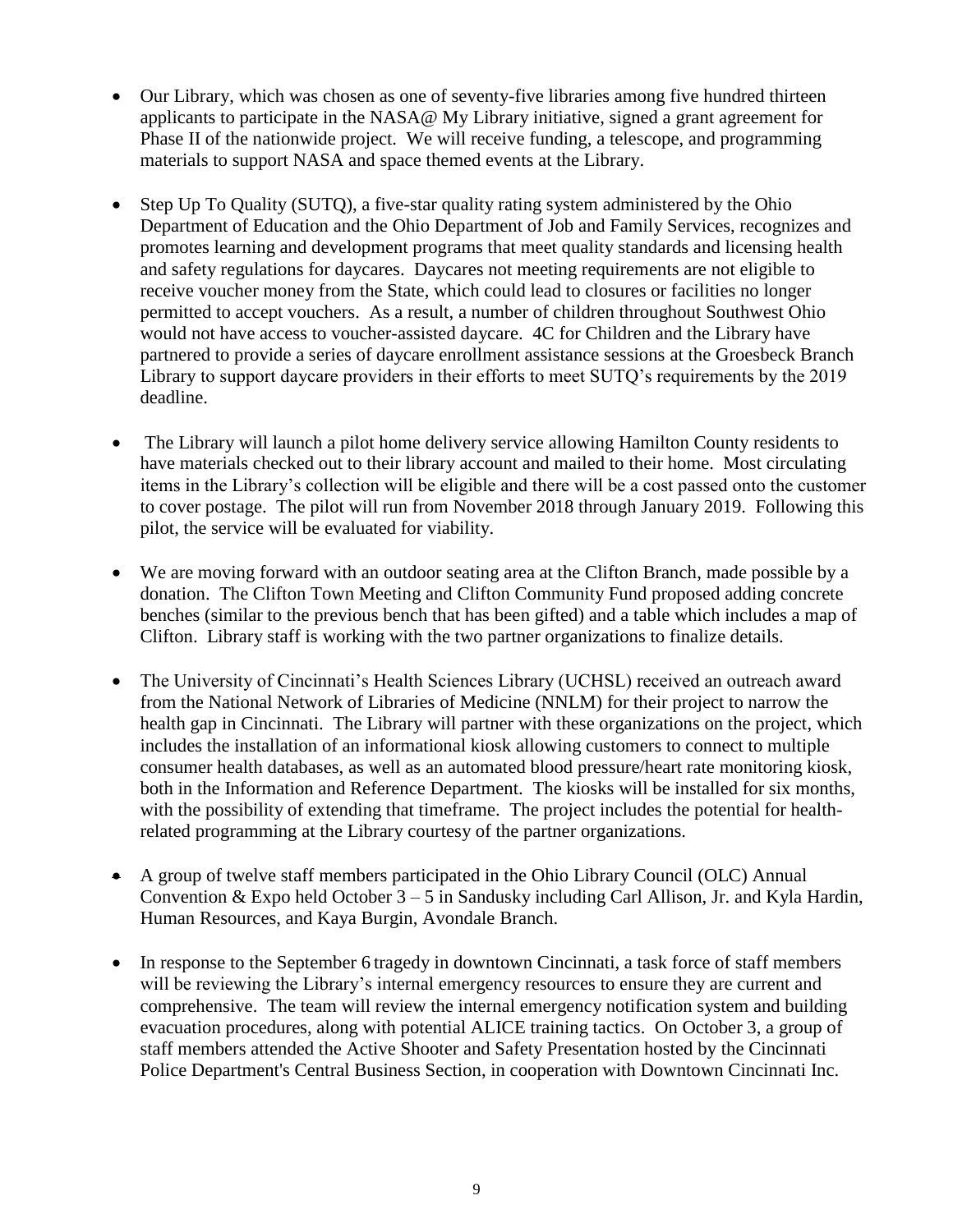- Upcoming events and exhibits:
	- o *An Evening with Ron Chernow* 
		- As reported to the Board in May, Pulitzer Prize and National Book Award winning historian Ron Chernow will visit the Aronoff Center for the Arts on Monday, October 15 at 7 p.m. to discuss his newest book, *Grant*.
	- o *NASA @ My Library: Space Day*
		- Customers of all ages were invited to tour the universe through virtual reality, view the sun through a telescope, and enjoy hands-on crafts and activities at the Main Library on August 25. The Library partnered with the Cincinnati Observatory on this event, which is part of the NASA @ My Library grant initiative.
	- o *64th Annual Veterans Day Commemoration*
		- The 64<sup>th</sup> Annual Veterans Day Commemoration will take place at the Main Library on Monday, November 12 at 10:45 a.m. This year will feature keynote remarks from WDBZ 1230 *Lincoln Ware Show* radio host Lincoln Ware.

# **STRATEGY AND TECHNOLOGY COMMITTEE REPORT**

Ms. Clemons reported that:

- A key area of focus under the Services section of the Library's strategic plan is workforce development. The Marketing Department is creating a logo so the Library can feature all its workforce development services and resources via an easily identifiable brand, with the goal of increasing awareness of what's available to job seekers, underemployed individuals and those looking to advance their career. In addition, through a partnership with Ohio Means Jobs, the Library is once again offering a series of resume writing workshops as well as one-on-one support for job seekers. Early this winter, the Library will implement a second round of workshops in partnership with Cincinnati Works aimed at helping underemployed mothers level up their job skills.
- In partnership with the YMCA of Greater Cincinnati, the Library is again offering Pop-Up Preschool at the Deer Park Branch and has now expanded to include the St. Bernard Branch. Enrollment was very successful and the twenty-two students enrolled are consistently attending each session. The last thirty minutes of each class involves parents and students engaged in learning together from YMCA early childhood educators so that the education can continue at home.
- On November 16, Bill Lane and Kim McClanahan from our Information Technology Department will present "Increasing Positive Staff Perception through IT Performance and Customer Service Improvements" at the Ohio Library Council's RightClick2018 Library IT Exchange Conference in Columbus, Ohio. They will review the changes made leading up to our initial 2017 staff IT perceptions survey, internal customer service improvements as a result of the survey, and the positive results.
- Migrating all staff to Office 365 ensures we stay up to date and have continued support from Microsoft. Office 365 offers advanced tools for unified and standardized communication and collaboration. These tools can be used across many different devices such as PCs, laptops,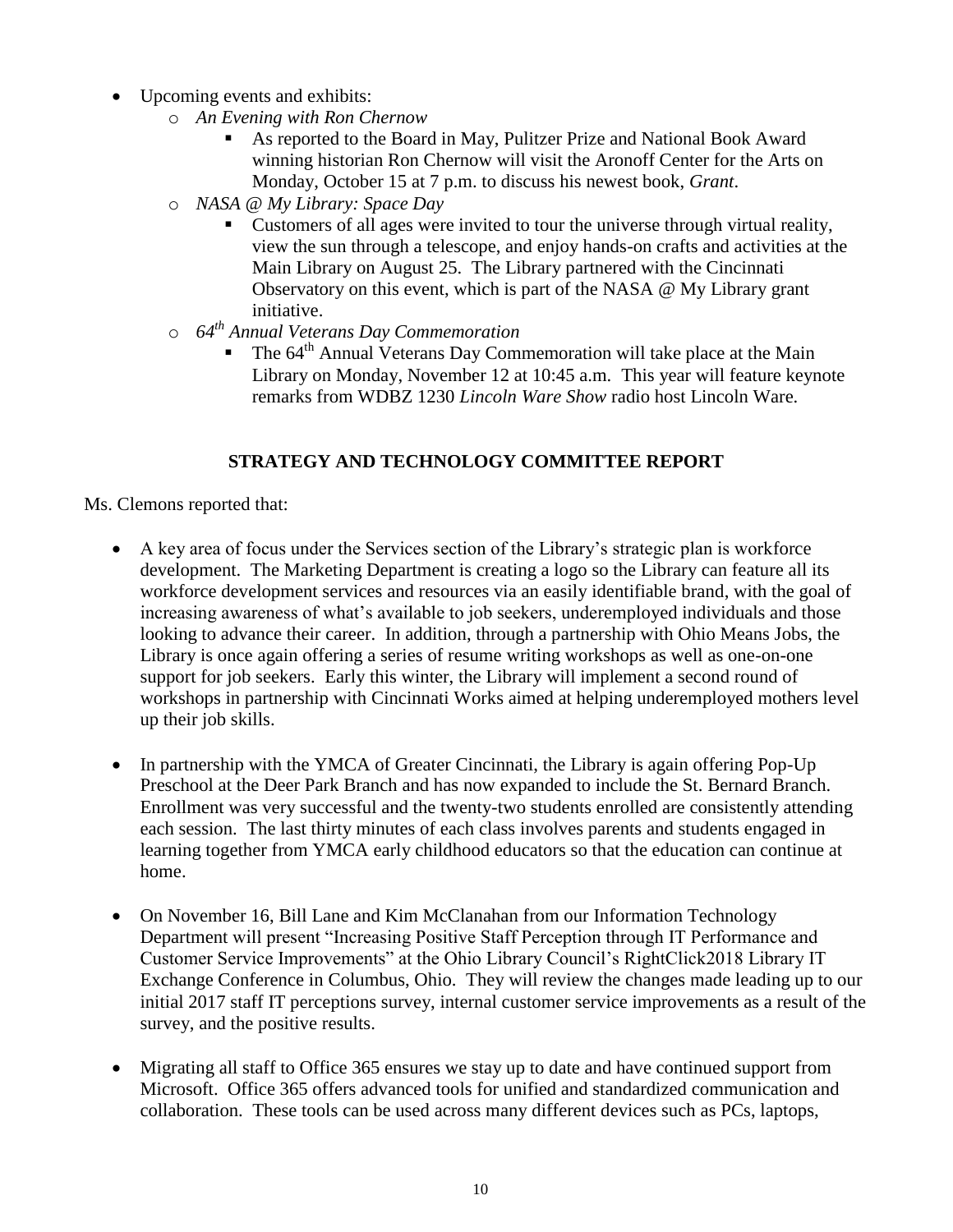tablets, and cell phones. This initial migration of accounts is expected to be completed by the end of the year.

# *CONSENT AGENDA ITEMS*

Mrs. LaMacchia moved the Board approve the consent agenda as follows:

- Minutes of the Special Meeting held August 6, 2018, the Regular Meeting held August 14, 2018, and the Special Meeting held September 11, 2018.
- Investment Report (summary of invested balances) as of August 31, 2018 and September 30, 2018.

# **EXHIBIT III**

| <b>Investment Report</b>                  |                 |                 |
|-------------------------------------------|-----------------|-----------------|
|                                           | Amount          | Amount          |
|                                           | 8/31/2018       | 9/30/2018       |
| <b>Fifth Third Investment</b>             |                 |                 |
| <b>General Fund</b>                       | \$1,000,000.00  | \$2,000,000.00  |
| <b>Building and Repair</b>                | 250,000.00      | 250,000.00      |
|                                           | \$1,250,000.00  | \$2,250,000.00  |
| <b>Operating Account</b>                  |                 |                 |
| <b>General Fund</b>                       | \$21,868,473.41 | \$20,429,998.81 |
| <b>LSTA</b> Grant                         | \$0.00          | \$0.00          |
| Insurance/Indemnification                 | 230,000.00      | 230,000.00      |
| Special Revenue Funds                     | 489,377.24      | 476,148.75      |
| <b>Building and Repair</b>                | 2,759,037.34    | 4,257,130.06    |
| <b>Permanent Trust Funds</b>              | 1,281,167.22    | 1,273,643.01    |
|                                           | \$26,628,055.21 | \$26,666,920.63 |
| <b>STAR Ohio</b>                          |                 |                 |
| <b>Building and Repair</b>                | 1,075,929.44    | 1,077,836.72    |
| <b>Managed Investments (Trust Funds):</b> |                 |                 |
| <b>Permanent Trust Funds</b>              | \$6,749,211.00  | \$6,749,211.00  |
| <b>GRAND TOTAL</b>                        | \$35,703,195.65 | \$36,743,968.35 |

• Monthly Financial Reports – for the periods ending August 31, 2018 and September 30, 2018.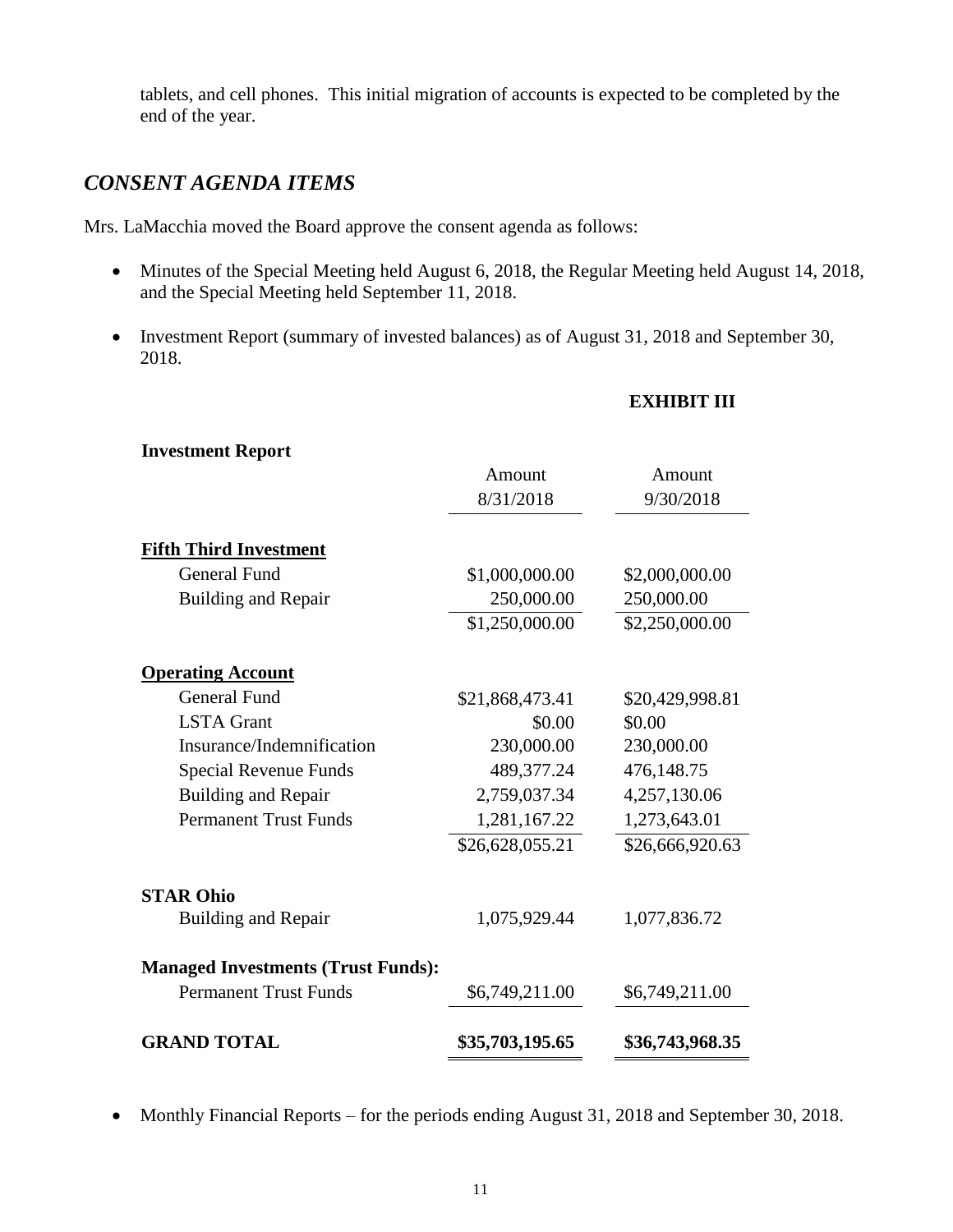- Marketing Board Report June 2018 and July 2018.
- Contributions, Gifts, and Donations August 2018 and September 2018.

CONTRIBUTIONS, GIFTS, AND DONATIONS RECEIVED GREATER THAN \$1000 August 1, 2018 - September 30, 2018

| 8/2/2018 | Friends of the Public Library Support for Programs |                                                      | 4.703.91 |
|----------|----------------------------------------------------|------------------------------------------------------|----------|
|          | 9/28/2018 Library Foundation                       | LaMacchia Family Foundation - Krayon Kiosk 10,000.00 |          |

Personnel Change Report reflects changes through September 9, 2018.

#### **Personnel Change Report**

| <b>Action</b> | <b>Agency</b>                    | <b>Job Title</b>                     | <b>FTE</b> | <b>Full Name</b>              | Grade          | <b>Eff.</b> Date |
|---------------|----------------------------------|--------------------------------------|------------|-------------------------------|----------------|------------------|
| Appointment   | Mt. Washington Branch            | Shelver                              | 0.30       | Davis, Kristin K.             | 1              | 07/29/2018       |
| Appointment   | Madeira Branch                   | Shelver                              | 0.30       | Rayburn, Anna E.              | $\mathbf{1}$   | 07/29/2018       |
| Appointment   | <b>Blue Ash Branch</b>           | Shelver                              | 0.30       | Schott, Lilly W.              | $\mathbf{1}$   | 07/29/2018       |
| Appointment   | Information & Reference<br>Dept  | Senior Library<br>Services Assistant | 0.50       | Stutson, Kamille J.           | $\overline{4}$ | 07/29/2018       |
| Appointment   | Oakley Branch                    | Shelver                              | 0.30       | Adams, Mary J.                | $\mathbf{1}$   | 08/12/2018       |
| Appointment   | Norwood Branch                   | Shelver                              | 0.30       | Edwards, Chelsey E.           | $\mathbf{1}$   | 08/12/2018       |
| Appointment   | Sorting & Materials<br>Retrieval | Sorter                               | 0.50       | Gray, Emmanuel-<br>Sathyta    | $\mathbf{1}$   | 08/12/2018       |
| Appointment   | <b>Walnut Hills Branch</b>       | <b>Branch Manager</b>                | 1.00       | Kidder-Goshorn,<br>Kendall P. | 7              | 08/12/2018       |
| Appointment   | Information & Reference<br>Dept  | Senior Library<br>Services Assistant | 0.50       | Olinger, Chris A.             | $\overline{4}$ | 08/12/2018       |
| Appointment   | <b>Wyoming Branch</b>            | <b>Library Services</b><br>Assistant | 0.50       | Rountree, Vincia S.           | 3              | 08/12/2018       |
| Appointment   | Anderson Branch                  | Shelver                              | 0.30       | Simpson, Saulomon M.          | $\mathbf{1}$   | 08/12/2018       |
| Appointment   | Marketing                        | Chief Strategy<br>Officer            | 1.00       | Yoke, Beth A.                 | 14             | 08/12/2018       |
| Appointment   | Hyde Park Branch                 | Shelver                              | 0.30       | Perry, Thomas J.              | $\mathbf{1}$   | 08/26/2018       |
| Appointment   | Popular Library                  | <b>Library Services</b><br>Assistant | 0.50       | Scott, Maliek J.              | 3              | 08/26/2018       |
| Appointment   | Techcenter / Makerspace          | Senior Library<br>Services Assistant | 0.50       | Bell, Chloe A.                | $\overline{4}$ | 09/09/2018       |
| Appointment   | Avondale Branch                  | <b>Branch Manager</b>                | 1.00       | Burgin, Kaya N.               | 8              | 09/09/2018       |
| Appointment   | Corryville Branch                | Homework Help<br>Aide                | 0.30       | Decker, Jocelyn K.            | $\mathbf{1}$   | 09/09/2018       |
| Appointment   | Harrison Branch                  | Shelver                              | 0.30       | Dubarry, Isabel G.            | $\mathbf{1}$   | 09/09/2018       |
| Appointment   | Reading Branch                   | Shelver                              | 0.30       | Eallonardo, Magdalene<br>A.   | $\mathbf{1}$   | 09/09/2018       |
| Appointment   | Oakley Branch                    | Homework Help<br>Aide                | 0.30       | Gaffney, Kelly L.             | $\mathbf{1}$   | 09/09/2018       |
| Appointment   | Deer Park Branch                 | Shelver                              | 0.30       | Luti, Emily A.                | $\mathbf{1}$   | 09/09/2018       |
| Appointment   | Mt. Healthy Branch               | <b>Library Services</b><br>Assistant | 0.50       | Modarressi, Alicia J.         | $\mathfrak{Z}$ | 09/09/2018       |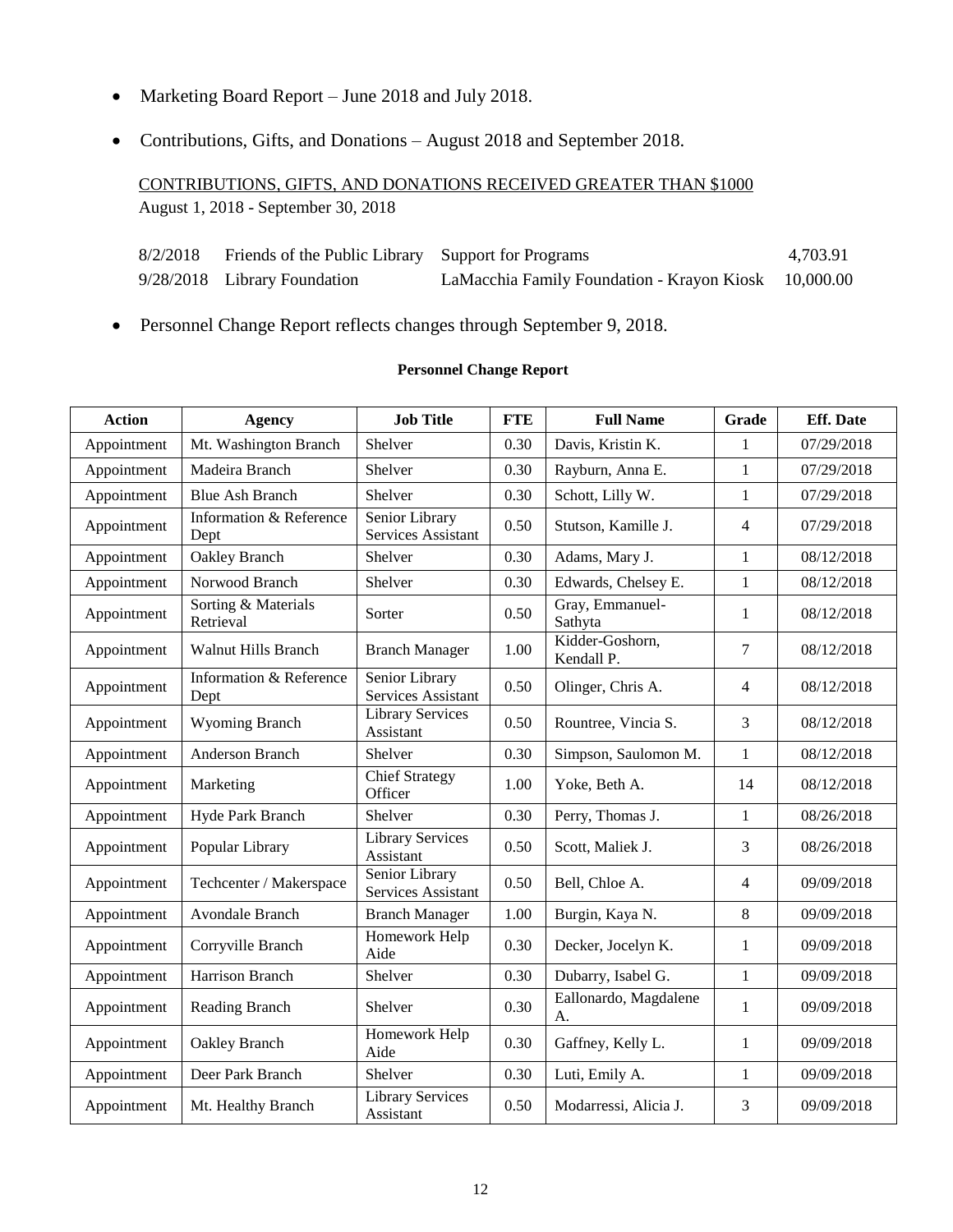| Appointment | Symmes Township<br><b>Branch</b>           | Shelver                              | 0.30 | Odaka, Leo C.                 | 1              | 09/09/2018 |
|-------------|--------------------------------------------|--------------------------------------|------|-------------------------------|----------------|------------|
| Appointment | <b>Blue Ash Branch</b>                     | Shelver                              | 0.30 | Oliver, Payton A.             | 1              | 09/09/2018 |
| Appointment | Groesbeck Branch                           | Homework Help<br>Aide                | 0.30 | Pace, Destini A.              | 1              | 09/09/2018 |
| Appointment | Symmes Township<br><b>Branch</b>           | Shelver                              | 0.30 | Stilwell, Vada S.             | $\mathbf{1}$   | 09/09/2018 |
| Appointment | TechCenter/Makerspace                      | Senior Library<br>Services Assistant | 0.60 | Tyree, Brian C.               | $\overline{4}$ | 09/09/2018 |
| Appointment | Symmes Township<br><b>Branch</b>           | Shelver                              | 0.30 | Zhong, Katherine J.           | 1              | 09/09/2018 |
| Appointment | <b>Cheviot Branch</b>                      | <b>Library Services</b><br>Assistant | 0.50 | Zigelmier, Kourtney K.        | 3              | 09/09/2018 |
| Change      | Sharonville Branch                         | <b>Library Services</b><br>Assistant | 0.60 | Brinker, Krista M.            | 3              | 08/12/2018 |
| Change      | Sharonville Branch                         | <b>Library Services</b><br>Assistant | 0.50 | Hojem, Benjamin C,            | 3              | 08/12/2018 |
| Change      | Popular Library                            | <b>Library Services</b><br>Assistant | 0.60 | Kroener, Kelly L.             | 3              | 08/12/2018 |
| Change      | West End Branch                            | <b>Library Services</b><br>Assistant | 1.00 | Maghathe, Noel B.             | 3              | 08/12/2018 |
| Change      | Anderson Branch                            | <b>Library Services</b><br>Assistant | 1.00 | McDowell, Jamilah I.          | 3              | 08/12/2018 |
| Change      | Price Hill Branch                          | Senior Library<br>Services Assistant | 1.00 | Richards, Taylor M.           | $\overline{4}$ | 08/12/2018 |
| Change      | Green Township Branch                      | Children's<br>Librarian              | 1.00 | Bowman, Jessica L.            | 7              | 08/26/2018 |
| Change      | Popular Library                            | Senior Library<br>Services Assistant | 1.00 | Kennedy, Caleb M.             | $\overline{4}$ | 09/09/2018 |
| Change      | Youth Services                             | Senior Library<br>Services Assistant | 1.00 | Kennedy-English,<br>Mariah M. | $\overline{4}$ | 09/09/2018 |
| Change      | TechCenter/Makerspace                      | Senior Library<br>Services Assistant | 1.00 | Schwendenmann,<br>Katelyn A.  | $\overline{4}$ | 09/09/2018 |
| Demotion    | Youth Services                             | Tween Librarian                      | 1.00 | Bloom, Samuel I.              | $\overline{7}$ | 09/09/2018 |
| Departure   | <b>Custodial Services</b>                  | Custodial<br>Services Team<br>Leader | 1.00 | Ellington, Theodore F.        | 7              | 07/31/2018 |
| Departure   | Sharonville Branch                         | <b>Library Services</b><br>Assistant | 0.60 | McFadden, Joseph M.           | 3              | 07/31/2018 |
| Departure   | West End Branch                            | <b>Library Services</b><br>Assistant | 1.00 | Stiemetz, Gary                | 3              | 07/31/2018 |
| Departure   | Symmes Township<br><b>Branch</b>           | <b>Student Shelver</b>               | 0.30 | Hodge, Maerin A.              | $\mathbf{1}$   | 08/01/2018 |
| Departure   | Reading Branch                             | <b>Library Services</b><br>Assistant | 0.50 | Davis, Leanne M.              | 3              | 08/02/2018 |
| Departure   | <b>Education &amp; Homework</b><br>Support | Summer Brain<br>Camp Aide            | 0.50 | DeVol, Lainey M.              | $\mathbf{1}$   | 08/02/2018 |
| Departure   | <b>Education &amp; Homework</b><br>Support | Summer Brain<br>Camp Aide            | 0.50 | Berns, Molly B.               | $\mathbf{1}$   | 08/03/2018 |
| Departure   | Education & Homework<br>Support            | Summer Brain<br>Camp Aide            | 0.50 | Lindle, Meredith C.           | $\mathbf{1}$   | 08/03/2018 |
| Departure   | <b>Education &amp; Homework</b><br>Support | Summer Brain<br>Camp Aide            | 0.50 | Lowe, Uneek V.                | $\mathbf{1}$   | 08/03/2018 |
| Departure   | Education & Homework<br>Support            | Summer Brain<br>Camp Aide            | 0.50 | Nienaber, Zachary R.          | $\mathbf{1}$   | 08/03/2018 |
| Departure   | Price Hill Branch                          | Senior Library<br>Services Assistant | 1.00 | Price, Heather N.             | 4              | 08/03/2018 |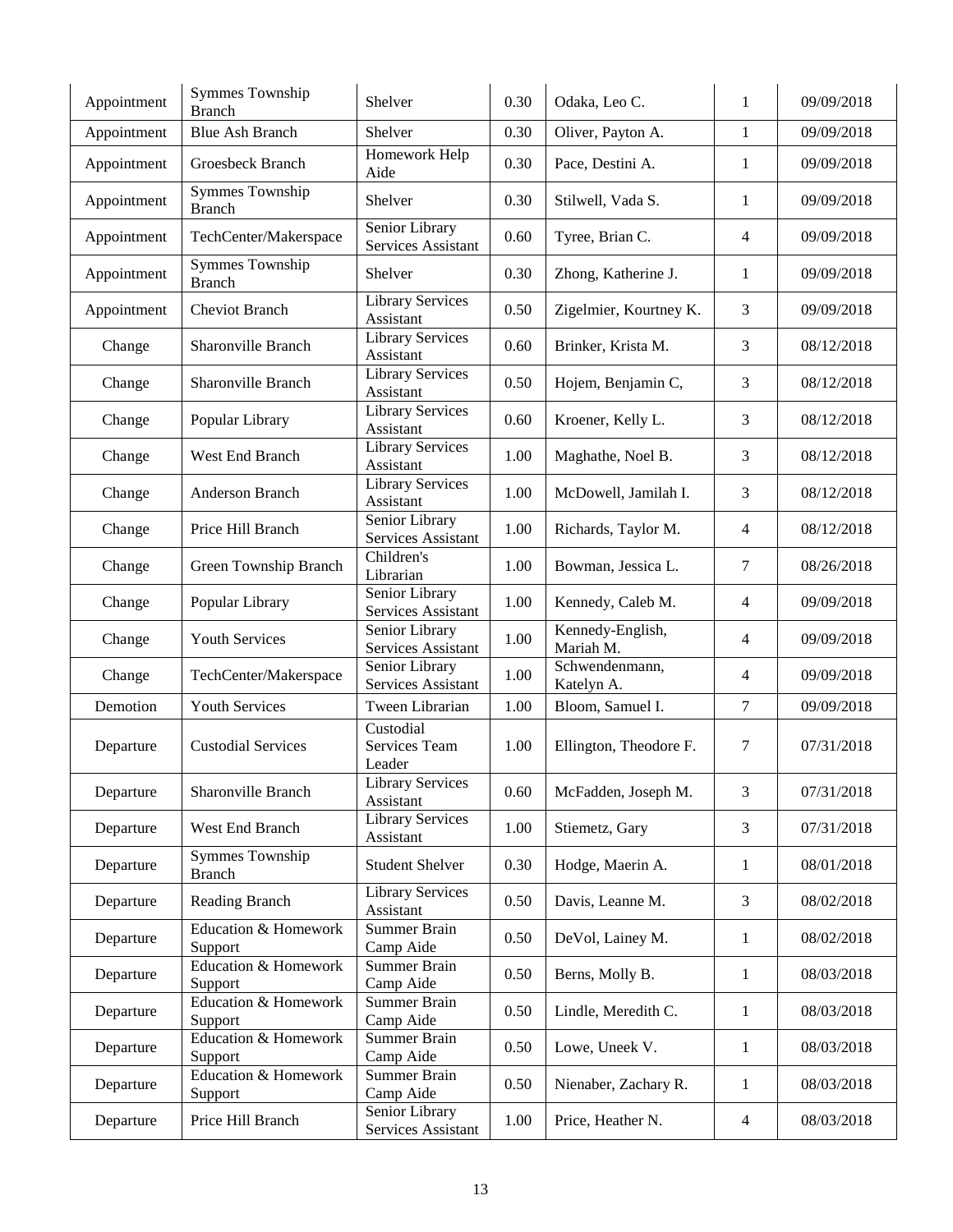| Departure | <b>Education &amp; Homework</b><br>Support | Summer Brain<br>Camp Aide            | 0.50 | Schaich, Robert C.     | $\mathbf{1}$   | 08/03/2018 |
|-----------|--------------------------------------------|--------------------------------------|------|------------------------|----------------|------------|
| Departure | <b>Symmes Township</b><br><b>Branch</b>    | Shelver                              | 0.30 | Simmons, Rachelle P.   | 1              | 08/03/2018 |
| Departure | Education & Homework<br>Support            | Summer Brain<br>Camp Aide            | 0.50 | Williams, Camille A.   | 1              | 08/03/2018 |
| Departure | Mt. Healthy Branch                         | <b>Library Services</b><br>Assistant | 0.50 | Pigg, Rachel L.        | 3              | 08/04/2018 |
| Departure | Anderson Branch                            | <b>Student Shelver</b>               | 0.30 | Sarkar, Neil           | 1              | 08/04/2018 |
| Departure | Virtual Information<br>Center              | <b>Library Services</b><br>Assistant | 0.50 | Kay, Abby C.           | 3              | 08/07/2018 |
| Departure | <b>Bond Hill Branch</b>                    | <b>Student Shelver</b>               | 0.30 | Martini, Nichole M.    | $\mathbf{1}$   | 08/07/2018 |
| Departure | Loveland Branch                            | <b>Student Shelver</b>               | 0.30 | McConaghy, Reagan L.   | 1              | 08/07/2018 |
| Departure | Sharonville Branch                         | <b>Student Shelver</b>               | 0.30 | Rohlfs, Margaret M.    | 1              | 08/08/2018 |
| Departure | Harrison Branch                            | <b>Student Shelver</b>               | 0.30 | Bender, Heather M.     | 1              | 08/09/2018 |
| Departure | Information & Reference<br>Dept            | Senior Library<br>Services Assistant | 0.50 | Bruce, Kenneth W.      | $\overline{4}$ | 08/09/2018 |
| Departure | Reading Branch                             | <b>Student Shelver</b>               | 0.30 | Wakeman, Morgan R.     | $\mathbf{1}$   | 08/10/2018 |
| Departure | Harrison Branch                            | Shelver                              | 0.30 | Galindo, Mackenzie I.  | 1              | 08/11/2018 |
| Departure | <b>Blue Ash Branch</b>                     | <b>Student Shelver</b>               | 0.30 | Henn, Hunter C.        | 1              | 08/11/2018 |
| Departure | <b>Clifton Branch</b>                      | <b>Library Services</b><br>Assistant | 0.50 | Kallinicou, Nicolas L. | 3              | 08/11/2018 |
| Departure | Westwood Branch                            | <b>Student Shelver</b>               | 0.30 | Plagge, Owen C.        | 1              | 08/11/2018 |
| Departure | Techcenter / Makerspace                    | Senior Library<br>Services Assistant | 0.60 | Skaggs, Iain R.        | $\overline{4}$ | 08/11/2018 |
| Departure | Groesbeck Branch                           | Shelver                              | 0.30 | Blake, Austin G.       | 1              | 08/13/2018 |
| Departure | Genealogy & Local<br>History               | Shelver                              | 0.30 | Yahsra'al, Eleasah M.  | 1              | 08/13/2018 |
| Departure | Information & Reference<br>Dept            | Senior Library<br>Services Assistant | 0.50 | Batchelder, Daniel L.  | $\overline{4}$ | 08/14/2018 |
| Departure | <b>Symmes Township</b><br><b>Branch</b>    | <b>Student Shelver</b>               | 0.30 | Bush, Kaylin J.        | 1              | 08/14/2018 |
| Departure | Monfort Heights Branch                     | Shelver                              | 0.30 | Schreyer, Katharine L. | $\mathbf{1}$   | 08/14/2018 |
| Departure | Groesbeck Branch                           | Shelver                              | 0.30 | Kongos, Virginia R.    | 1              | 08/15/2018 |
| Departure | Deer Park Branch                           | <b>Student Shelver</b>               | 0.30 | Green, Samuel M.       | 1              | 08/18/2018 |
| Departure | St Bernard Branch                          | Shelver                              | 0.30 | McKenney, Kaia B.      | $\mathbf 1$    | 08/18/2018 |
| Departure | <b>Blue Ash Branch</b>                     | <b>Student Shelver</b>               | 0.30 | Riddell, Peyton C.     | 1              | 08/18/2018 |
| Departure | <b>Symmes Township</b><br><b>Branch</b>    | <b>Library Services</b><br>Assistant | 0.50 | Grapes, Christine M.   | 3              | 08/23/2018 |
| Departure | Youth Services                             | Shelver                              | 0.50 | Betts, Christian A.    | 1              | 08/24/2018 |
| Departure | Norwood Branch                             | Children's<br>Librarian              | 1.00 | Bond, Deborah A.       | 7              | 08/25/2018 |
| Departure | Techcenter / Makerspace                    | Senior Library<br>Services Assistant | 0.50 | Dias, Amanda B.        | $\overline{4}$ | 08/25/2018 |
| Departure | Mariemont Branch                           | Children's<br>Librarian              | 1.00 | Jobson, Heather V.     | 7              | 08/25/2018 |
| Departure | Popular Library                            | Shelver                              | 0.50 | Rao, Bryce S.          | $\mathbf{1}$   | 08/25/2018 |
| Departure | Youth Services                             | Senior Library<br>Services Assistant | 0.50 | Thompson, Joshua J.    | $\overline{4}$ | 08/26/2018 |
| Departure | Walnut Hills Branch                        | <b>Library Services</b><br>Assistant | 0.60 | Williams, Joey K.      | $\mathfrak{Z}$ | 08/27/2018 |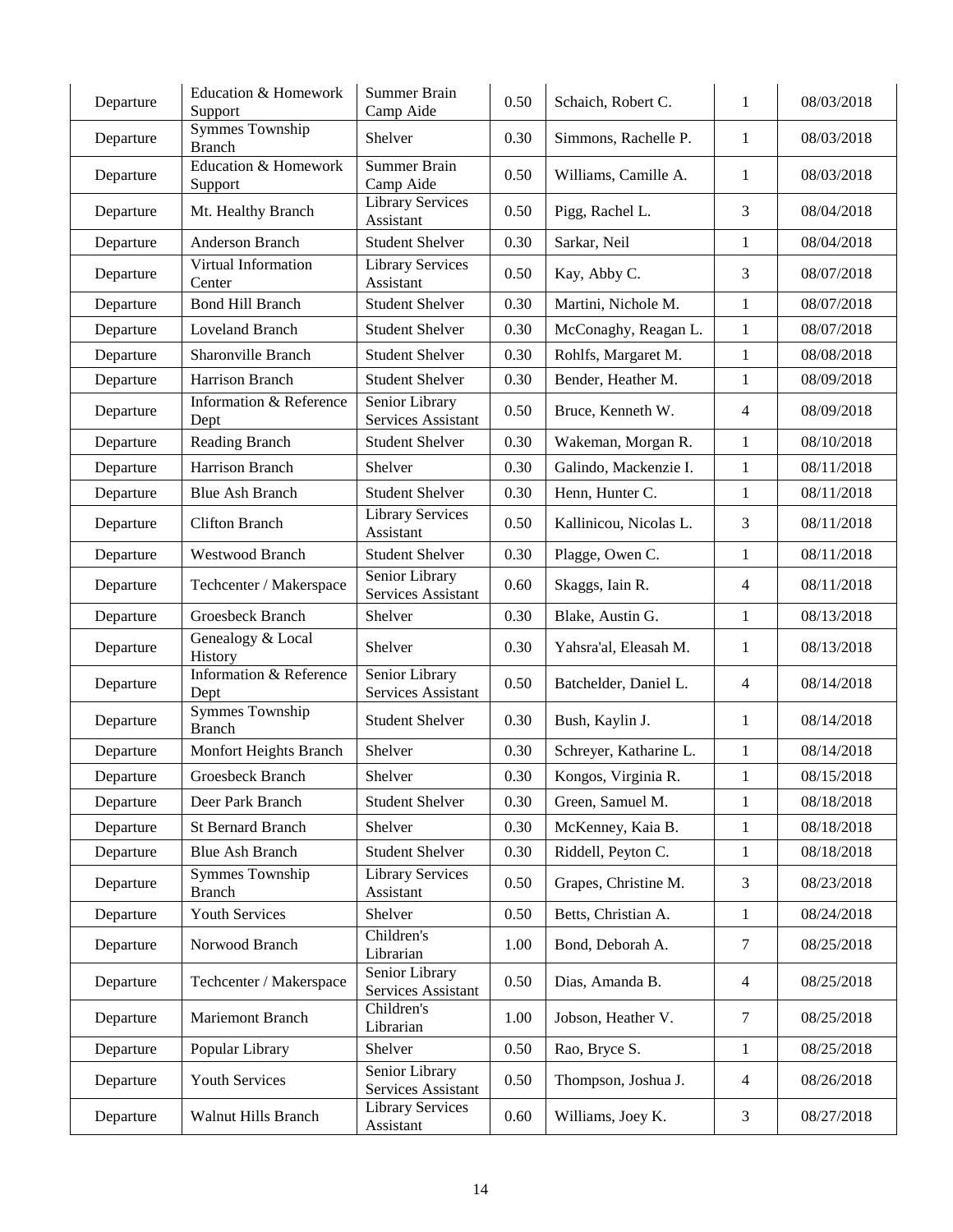| Departure | Popular Library                  | Senior Library<br>Services Assistant   | 1.00 | Gabel, Charles                   | 4              | 08/28/2018 |
|-----------|----------------------------------|----------------------------------------|------|----------------------------------|----------------|------------|
| Departure | <b>Cheviot Branch</b>            | <b>Library Services</b><br>Assistant   | 0.50 | Rodriguez, Sarah E.              | 3              | 08/30/2018 |
| Departure | <b>Maintenance Services</b>      | Maintenance<br>Mechanic Entry<br>Level | 1.00 | Cain, Kevin W.                   | 3              | 08/31/2018 |
| Departure | Pleasant Ridge Branch            | Reference<br>Librarian                 | 0.50 | Goose, Lynn A.                   | $\overline{7}$ | 08/31/2018 |
| Departure | Sorting & Materials<br>Retrieval | Page                                   | 0.50 | Riley, Dulcinea                  | 1              | 08/31/2018 |
| Departure | Techcenter / Makerspace          | Senior Library<br>Services Assistant   | 1.00 | Thomas, Bethany A.               | $\overline{4}$ | 08/31/2018 |
| Departure | <b>Conservation Services</b>     | Senior<br>Conservation<br>Assistant    | 1.00 | Sorcher, Veronica A.             | 3              | 09/07/2018 |
| Departure | Madeira Branch                   | Shelver                                | 0.30 | Murphy, Emma K.                  | $\mathbf{1}$   | 09/08/2018 |
| Departure | Information & Reference<br>Dept  | Senior Library<br>Services Assistant   | 0.50 | Holt, Chaille B.                 | 4              | 09/11/2018 |
| Departure | Mt. Healthy Branch               | <b>Library Services</b><br>Assistant   | 0.50 | Woodson, Kathy C.                | 3              | 09/15/2018 |
| Departure | <b>Cheviot Branch</b>            | <b>Library Services</b><br>Assistant   | 0.50 | Wimsatt, Zeb M.                  | 3              | 09/17/2018 |
| Departure | Covedale Branch                  | Shelver                                | 0.30 | Belletti, Madison C.             | $\mathbf{1}$   | 09/20/2018 |
| Departure | <b>Clifton Branch</b>            | Senior Library<br>Services Assistant   | 1.00 | Miller, Emily C.                 | 4              | 09/22/2018 |
| Promotion | Norwood Branch                   | Teen Librarian                         | 0.50 | Newmark-Weishan,<br>Catherine R. | $\tau$         | 07/29/2018 |
| Promotion | <b>Human Resources</b>           | <b>Human Resources</b><br>Manager      | 1.00 | Hardin, Kyla D.                  | 11             | 08/12/2018 |
| Promotion | Hyde Park Branch                 | <b>Library Services</b><br>Assistant   | 0.50 | Hornsey, Elizabeth M.            | 3              | 08/12/2018 |
| Promotion | Corryville Branch                | Mid-Size Branch<br>Manager             | 1.00 | Randolph, Mari C.                | 9              | 08/26/2018 |
| Promotion | Popular Library                  | Senior Library<br>Services Assistant   | 0.50 | Joyner, Erin M.                  | 4              | 09/09/2018 |
| Promotion | Price Hill Branch                | Tween Librarian                        | 1.00 | Ritchie, Victoria L.             | $\tau$         | 09/09/2018 |
| Promotion | Popular Library                  | <b>Library Services</b><br>Assistant   | 0.60 | Sandmann, Lisa I.                | 3              | 09/09/2018 |

7/29/18 - 9/9/18

- Statistical Report for September 2018.
- Top Ten Circulating Titles for September 2018.

Ms. Redden seconded.

Voting for the motion: Ms. Allen, Ms. Clemons, Mr. Hendon, Ms. Kohnen, Mrs. LaMacchia, Mr. Moran, and Ms. Redden … 7 ayes. The motion carried. **(32-2018)**.

The Regular Meeting was then adjourned.